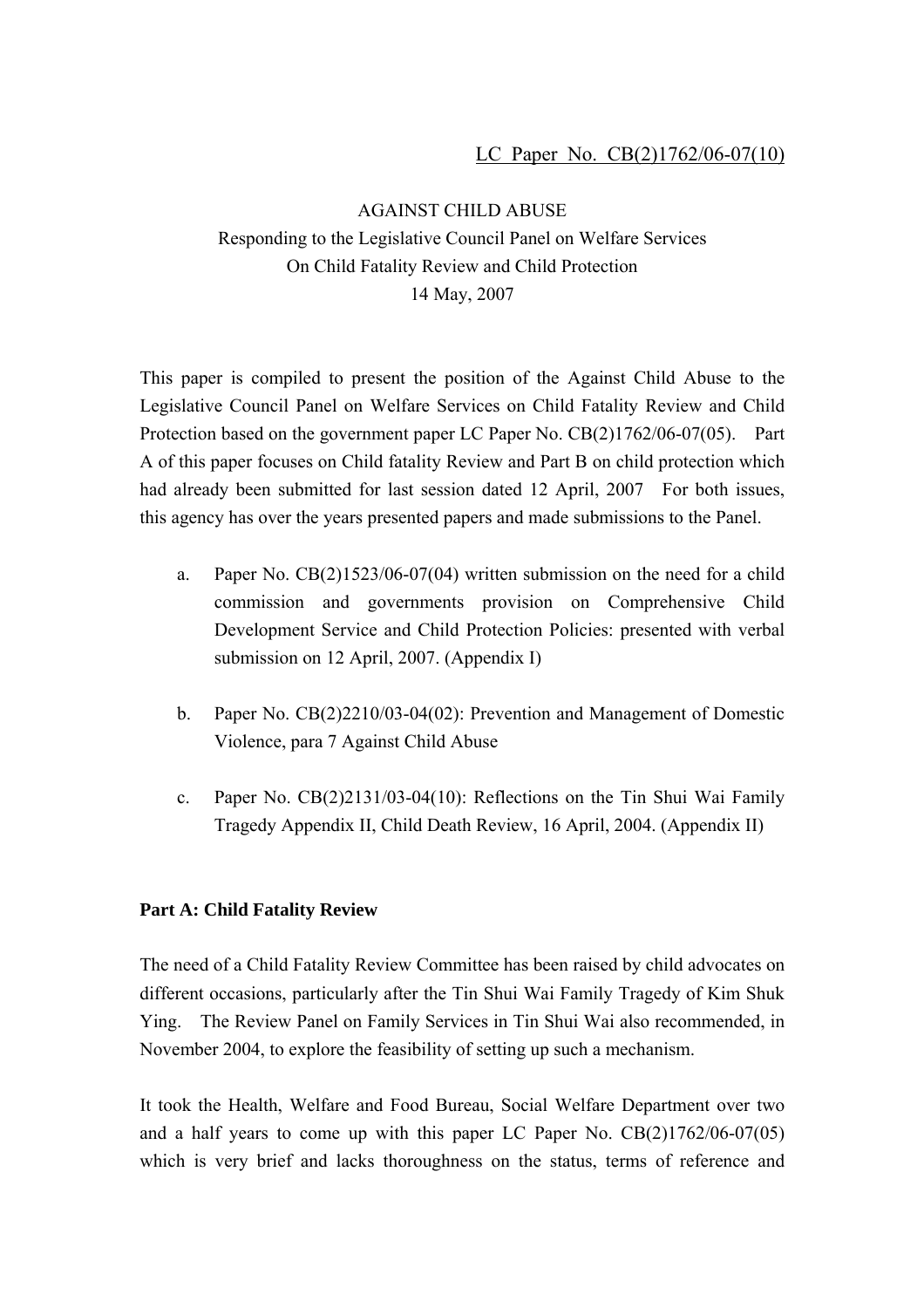composition of the mechanism.

The Objectives of the review as listed in SWD's paper appeared narrow and service focused, without a coherent policy base. The primary objective of the Review should be to prevent child deaths and injuries/harm through improved policy, legislation, education, services and through improved inter agency collaboration in effective case management and prevention. The review should also identify and characterize high risk groups and factors for child deaths/injuries/harm and to make all relevant recommendations accordingly.

SWD appeared passive and reactive when it stated in the Operation Mechanism (b) that the mechanism would only review cases that "have aroused public concern and have implication on social welfare services …. by the Review Panel" We believe that Hong Kong should be reviewing all cases. In view of resource constraints, we could start with unnatural death cases but eventually also serious child abuse/domestic violence cases, with various implications not only limited to social welfare services and certainly not only those that have aroused public concerns.

We are particularly concerned about the fact that this Review Mechanism will be under the SWD as many of the past tragic child abuse and domestic violence cases indicated that we have to look seriously into various aspects, education, medical and health, traffic, housing etc. A Review Mechanism under the SWD may limit its scope and we therfore propose that the Mechanism should be independent and supported by law and an ordinance with the needed resources.

SWD's proposal did not discuss in detail the necessary composition and jurisdiction of the Review Panel and left the discretion to the panel, without guidelines and principles, for the selection of cases for review.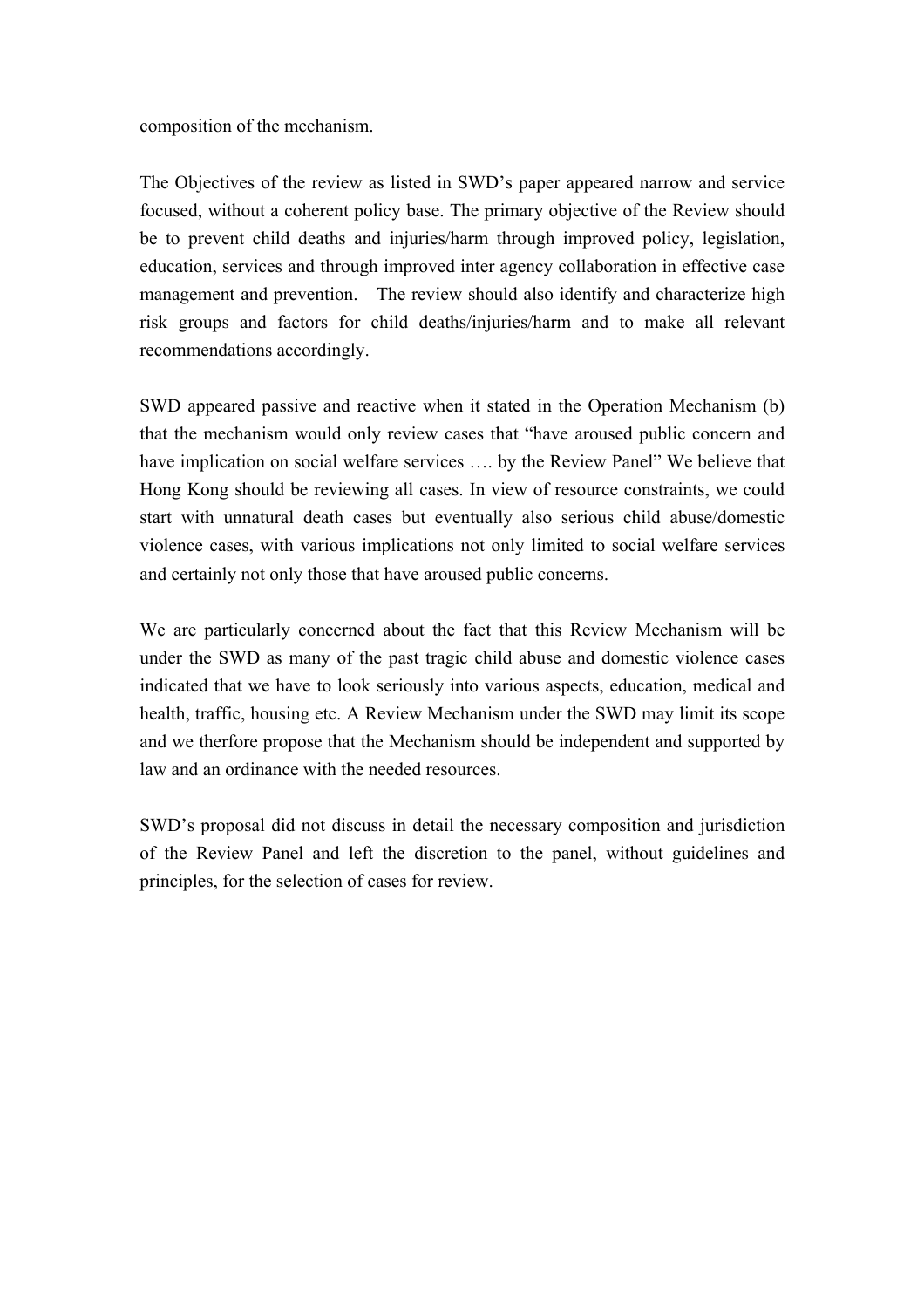We agree that the Review Mechanism shoulders succinct function different from the Coroner's and we have to be extra careful, respecting confidentiality and privacy. But we do have a concern for the review to be conducted only upon the completion of criminal investigation and judicial processes as sometimes such may involve a very lengthy process and could be delaying prompt improvements for other children and families.

We propose that there should be annual hearing by the Legislative Council on the Annual Report of cases reviewed and recommendations derived. Such review and recommendations should be properly monitored so that we are not merely paying lip service but actually working together to improve the situation.

Last but not the least, we look forward to a well monitored implementation with a thorough operational plan for the Review Committee with the appointment of experienced and dedicated multidisciplinary professionals/community leaders as its members and hope that this will become an on going Mechanism to benefit children and our community.

# **Part B: Child Protection (Already submitted on 12 April, 2007 CB(2)1523/06-07(04))**

Submitted by: Priscilla Lui (Mrs) Director of Against Child Abuse, Ltd.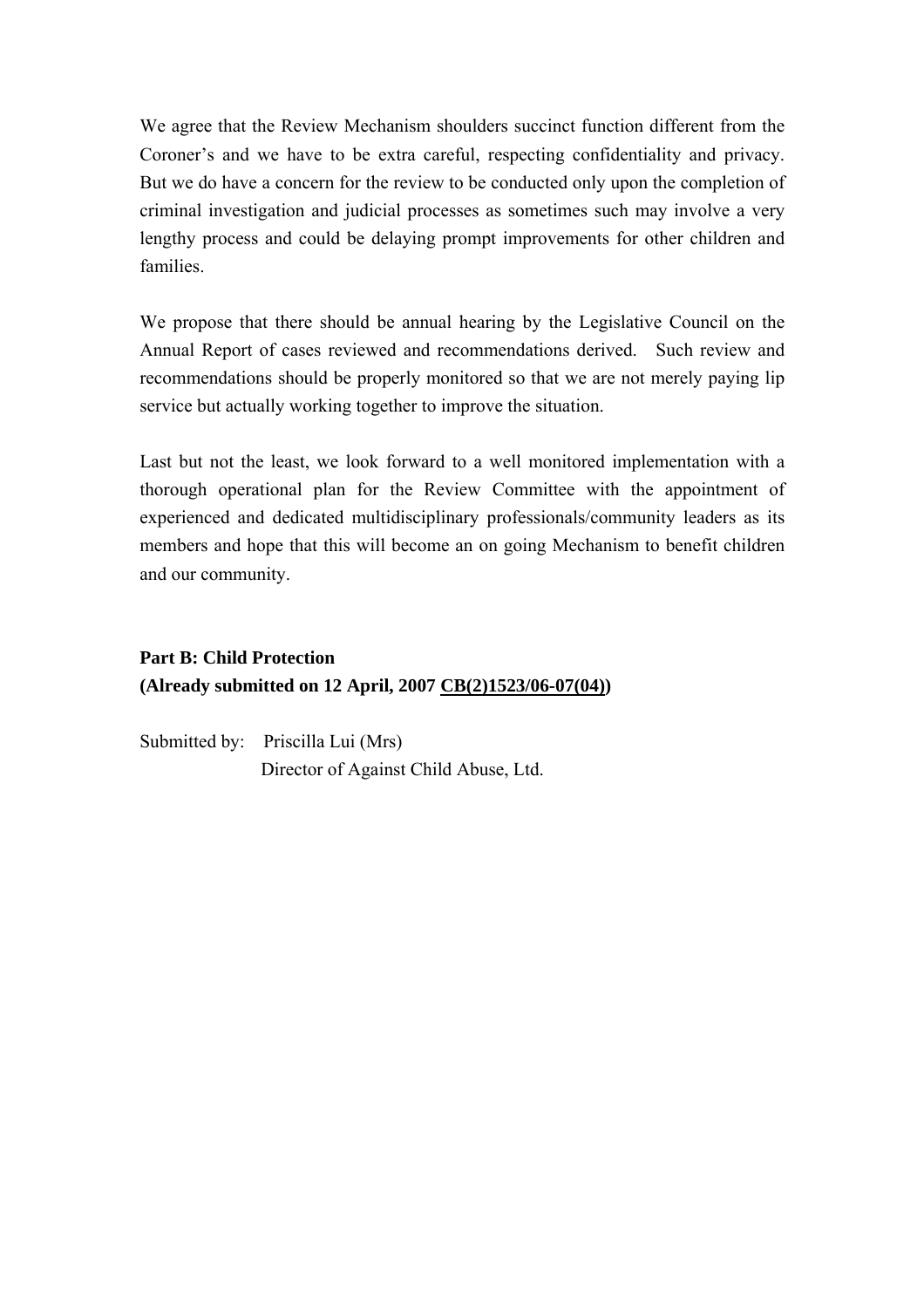



# 爭取成立兒童事務的平台和機制

# 回應

# 政府提供的兒童身心全面發展服務及保護兒童政策

(一) 引言

保護兒童,維護兒童權利在任何社會本來就是困難重重。不過,在香港面對的困 難和挑戰更加多!

香港保護兒童、維護兒童權利不但起步緩慢,更缺乏鮮明、前瞻性、預防與治療 並重及衡切的政策。缺乏以兒童權利為機制,以兒童最大利益為依歸的決心,不 但不願意像海外地方,一而再地大幅度檢討保護兒童的相關法例,投以資源建立 有効的代表兒童跨專業獨立的平台,委任有經驗、有見地的兒童專員。還常以為 香港保護兒童的服務完善、多元化、機制健全。對傷害孩子及社會的制度及行為 視而不見。這種自滿和消極的心態,影響優質的兒童政策和體制的完善。直接間 接影響香港的未來!

#### (二) 制訂政策,調配資源

- ¾ 起步緩慢並非致命的障礙,遲起步的有先驅者成功和失敗的經驗可以借鏡。 本地的社會穏定,加上在資訊科技各方的發展,並且有優質和委身的專業人 士,是可以迎頭趕上,建立有本地特質的制度,絶對有香港的條件。
- ¾ 可惜過往廿多年(大概從國際兒童年兒童的保護在香港獲得較多的關注說 起), 缺乏一分決心,缺乏對一套整全的兒童政策的認識和重視,把大部份人 力資源和討論投放在經濟和政制事宜上。
- ¾ 經濟和政制固然對社會發展生活穏定有十二分重大的影響,但同樣重要的兒 童、家庭等民生問題在香港實在不如英國、加拿大、澳洲等國家,不但制定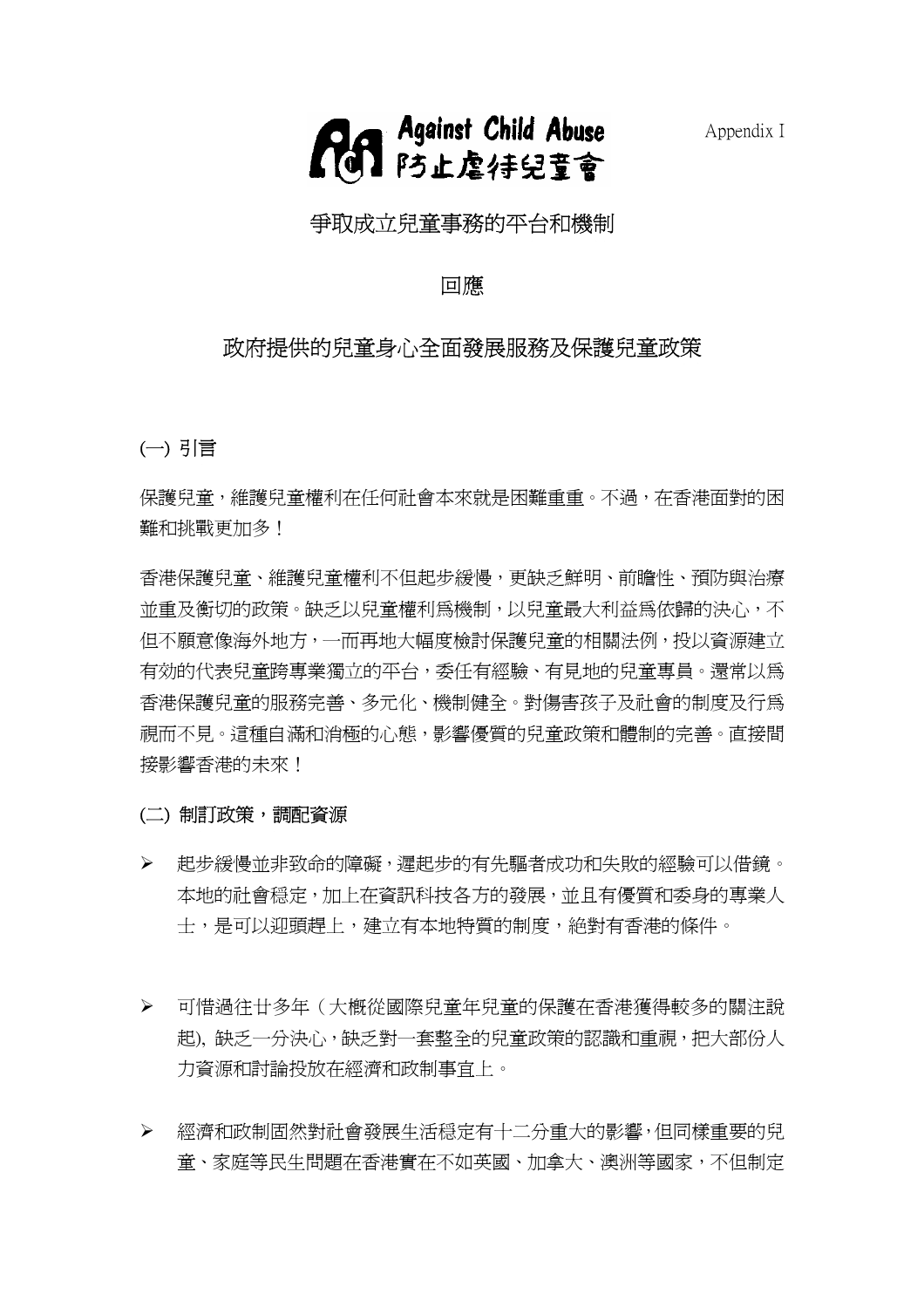兒童政策、委任兒童事務專員,他們更願意配合資源去訂定指標,量度成効, 而所撥出的預算,較針對性和明確地使用在預防虐兒的服務上,而非像香港 往往廣義地計算在醫療、教育、家庭服務上,或單一、兩個電視廣告,一、 兩張海報、橫額,數個培訓項目,而是有長線策略,針對不同對象、階層而 在社會不同時段廣泛推行。

### (三) 訂定兒童發展的指標及兒童權利落實的指標

¾ 聯合國兒童權利公約從一九九四年延伸至港,香港進行了兩次匯報如何落實 公約精神。相信政府花了相當多的時間準備相當詳細的報告。不過香港的報 告以服務為主。至今仍未訂定兒童發展指標和如何對兒童生存、發展、保護 和參與權落實的議程和方針。再者政府對民間團體的智慧和努力重視不足。 如香港社會服務聯會悉心制定的福利藍圖(2006年)和家庭、社會發展指 標(2000、2004、2006年),小童群益會最近公佈的兒童發展指 標(2006年)並未獲得政府任何回應和支持。

#### (四) 成立兒童事務的平台和機制

- ¾ 為了認真落實維護兒童生存、發展、保護和參與權利,成立有効的機制,代 表和倡議兒童有關的事務已經有國際共悉。不少國家先後成立不同形式的兒 童事務委員會或兒童申訴署(附錄一),有些委任兒童事務專員或兒童事務 申訴專員,使兒童各方面的需要在社會中廣泛被尊重和認同,有關兒童的公 共政策在審慎評估對兒的影響下才修訂或訂定。
- ¾ 我們倡議香港馬上成立有効的兒童事務委員會,並撥出適當的預算,採取預 防與治療並重的模式,充份代表兒童權利的落實。不但作為一個諮詢的架 構,或一個討論兒童事務的平台,亦不能單存在於一個部門底下。而必須發 揮積極代表及落實兒童利益最大化的功能。本會大力支持成立「兒童事務委 員會聯盟的聲明」(附錄二)
- ¾ 本會出席曾特首 2007 年施政佈告其中一個諮詢會議時,同時出席的有青年 事務委員會、婦女事務委員會及安老事務委員會代表,為他們代表的組群作 出爭取和反映,可惜當日本會乃唯一為兒童而爭取的倡議者,時至今日政府 仍未設立有効代表兒童機制。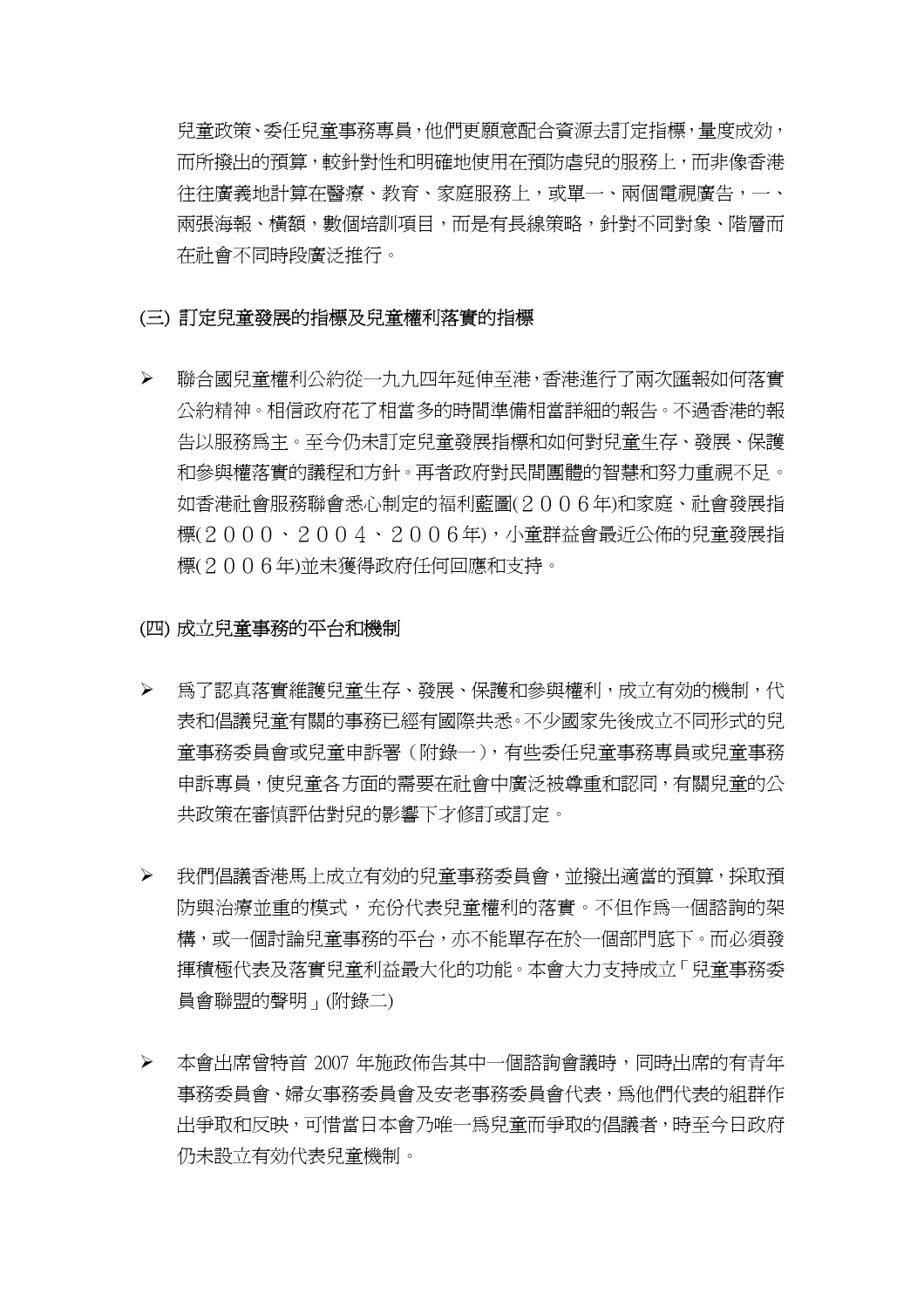¾ 特首委任的專家小組正探討成立家庭事務委員會的方案。本會及兒童倡議者 熱切期盼這家庭事務的機制,不會成為設立兒童事務機制的障礙。而倡議設 立兒童事務機制的主要目的是理解兒童的事務必須獲得專一的平台才能有 足的時間、資源和人力去發展和處理,否則在眾多的問題和議題中,兒童又 會成為隠蔽的一群,總是在等待!

#### (五) 預防勝於治療,這理念必須落實

¾ 在過往廿多年,香港花了時間在個案的調查和處理守則上,在預防虐兒上所 付出的時間和資源卻不足夠。在二零零五年施政報告中提到零至五歲發展的 重要,使兒童發展先導計劃在四個區域展開,而政府文件 LC Paper No. CB(2)1470/06-07(04)中,更指出將於二零零七至零八年把計劃在東涌實施, 而於二零一二年在全港推行,不失為積極和值得鼓舞的做法。不過如果計劃不 單以診所/中心形式,針對面對危機和有問題的人士,而能外展並盡量使每一個新 生嬰兒家庭獲得家庭探訪,在更掌握家庭需要的情況下提供支援,將更徹底和有効。

#### ¾ 政府必須公佈為每一位新生嬰兒家庭全面提供此項服務的時間表

政府採用的兒童發展先導計劃以診所/辦公室為基地,希望及早發現有需要 的兒童及家庭,提供適切的跟進服務。這種做法比海外發展國家來得保守和 短暫。香港並未採用「家庭探訪式」的先導計劃,使每一戶有新生嬰兒的家 庭及早獲支援,得以強化家庭功能及凝聚力,掌握關懷及非暴力的照顧及管 教,學習處理情緒及紛爭的方法,建立社區網絡及支援。

 目前政府推展的計劃固然可及早發現有困擾的家庭,使他們前往已建立的綜 合家庭或醫療衛生服務機制求助,但提供服務的前線人員不少已經疲於奔 命,甚至有公務員表示在不健全的制度下的無奈和痛苦,政府必須正視,加 以舒緩!

#### ¾ 海外可取的經驗

 在美國及其他發展的國家都已先後定期全面提供家庭探訪先導計劃。不但重 視使每一個家庭參與計劃,亦十分重視每位提供服務的人員的素質和培訓。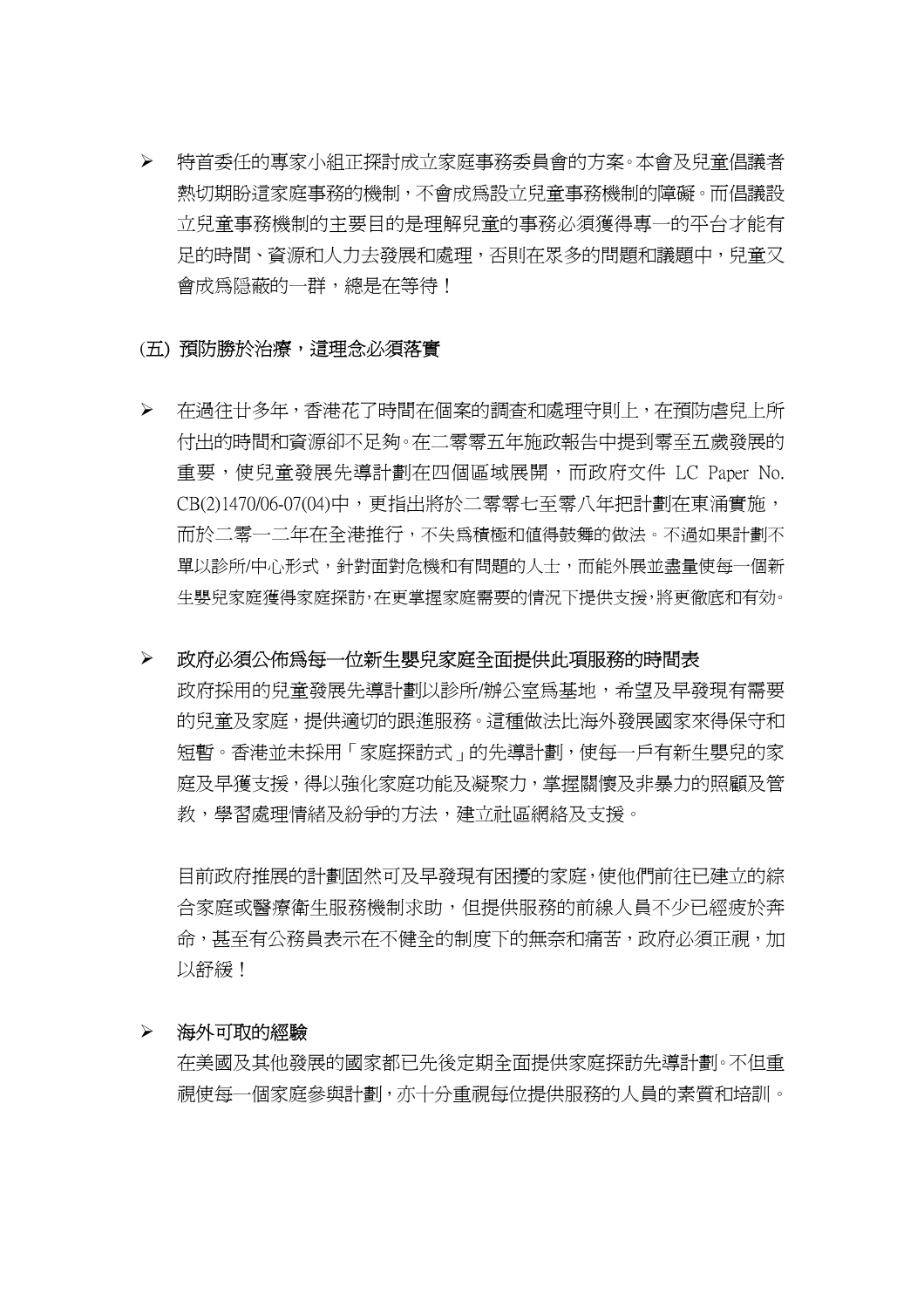而針對的對象固然以懷孕婦女、配偶及新生嬰兒為主,但亦相當重視支援強 化其他相關的家庭成員及社會網絡,務求在新家庭成立時協助建立健康的根 基及人際關係,亦重視社會網絡鞏固的安全網的安排,希望日後有困難的家 庭及早獲得幫助。

#### ¾ 本港經驗亦有可取的地方

 本港非政府機構已採取訓練義工支援探訪懷孕家庭,並嘗試建立有效的探訪 機制,政府可以考慮如何適當地推動社會人士,協助探訪及支援新生嬰兒家 庭,加強凝聚力和歸屬感,以達到市民較長期獲得支援的效果。目前港人所 生的嬰兒數目有下降的趨勢,正是加強支援的好時機。

# ¾ 中港合作機制急不容緩

 在近年所新生的嬰兒中,約三份一為內地父母所生,孩子乃屬本港合法居 民,而數目亦有增加的趨勢,引起各界的關注。加上中港家庭的數目龐大問 題繁雜,為這些家庭必須馬上設立中港機制,兩地共同溝通,策劃和合作。

#### (六) 兒童法例有待全面檢討,符合公約標準

¾ 香港兒童相關的法例在不同階段,按社會不同發展和需要而訂定。有些甚至 訂定於一百多年前。香港社會有如海外的國家走過不同的里程碑,也需要更 全面地檢討修訂,使兒童權利的原則充份落實。

#### 甲、 侵害人身罪條例有待檢討

¾ 過去香港因應一些嚴重虐兒案事件及社會壓力,在一些法例上 作出修訂,例如保護婦孺條例便因應郭亞女事件或其他問題而 修訂為保護兒童及少年條例。不渦侵害人身條例及其他條例卻 並未全面檢討和修訂定以作相關配合。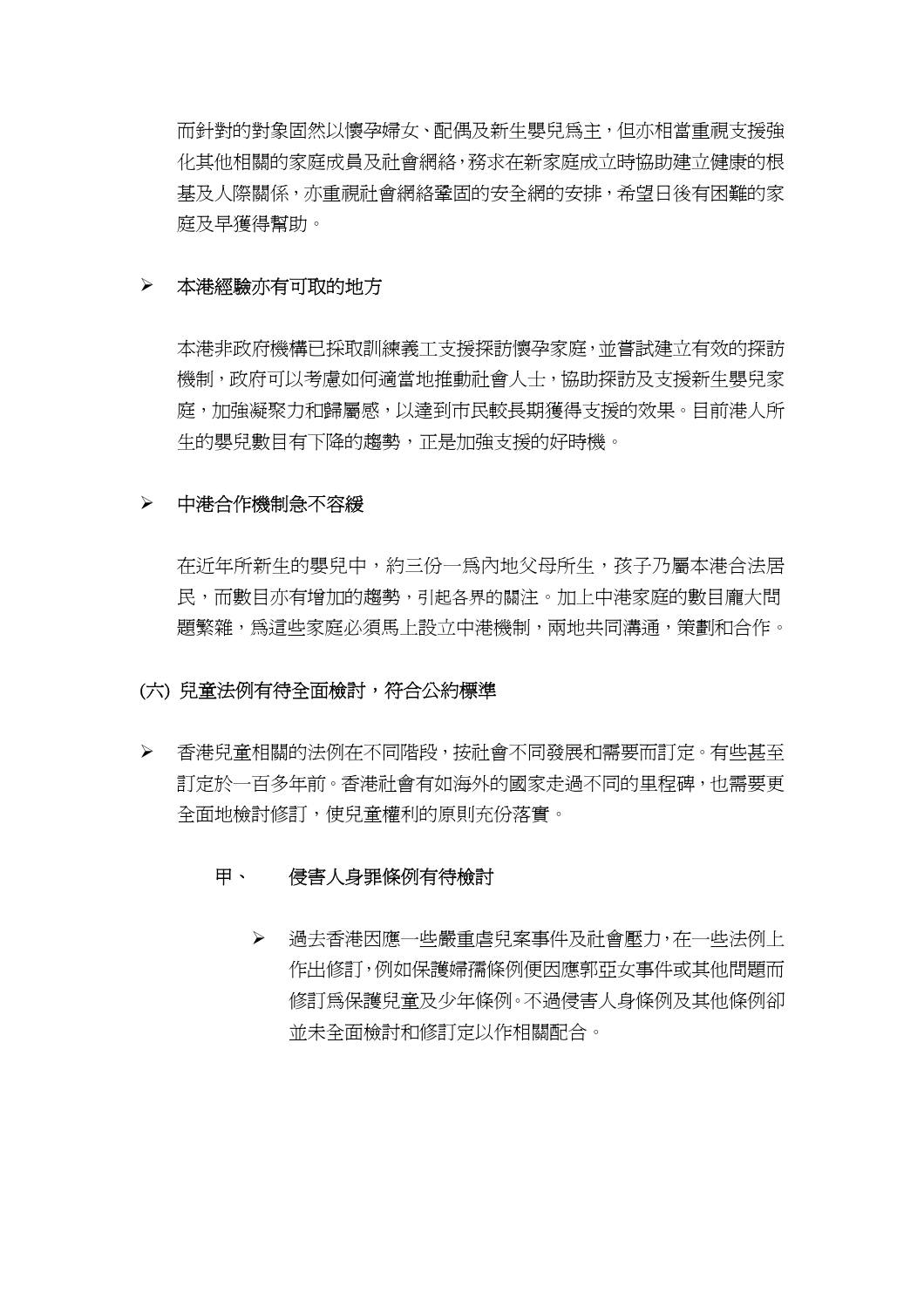### 乙、 立法禁止體罰應該是國際趨勢

- ¾ 近年討論激烈的有:立法禁止體罰兒童,因為體罰是暴力其中 重要的根源,再者體罰干擾兒童的人權。
- ¾ 政府雖然就防止虐待兒童會二零零五年四月三十日因應世界 没有巴掌日而制訂的宣言(附錄三),而香港特區政府委派社會 福利署署長鄧國威先生為代表作為聯署者之一。卻未積極帶動 如何立法禁止體罰兒童,採用體罰以外的有効方法。
- ¾ 政府表示未在法例中清楚說明體罰犯法,但使孩子受傷的個案 會按侵害人身罪條例而被起訴。這種說法模稜兩可,使香港的 家長誤以為體罰是合情、合理和合法。在這方面政府必須採取 更果斷和明確的立場,並在政策和法例上加以修改。使香港加 入起碼有十八個國家的行列(附錄四),他們率先全面立法,維 護兒童受保護,不被體罰的權利。

# 丙、 性侵犯相關的條例:兒童性罪犯資料庫

- ¾ 兒童性侵犯的情況嚴重,舉報率增加的程度己引起社會迴響, 何況舉報率已有數據多方證實為冰山一角。使問題刑事化亦為 社會國際趨勢。使法例作為社會底線,清楚指明對那類行為的 指責和懲治,並使有効的治療方案建立,幫助犯事者康復重新 做人。
- ¾ 兒童性罪犯和其他罪犯有著獨特的差異,而兒童性罪犯有年輕 的趨勢。研究的國家都成立了兒童性罪犯資料庫。以保障兒童 和社會為大前題,希望盡一切努力減少犯事者,由於重犯率 高,完全康復的機會較微,躋身接觸兒童機會高的行業,例如 幼兒工作和教學服務。
- ¾ 可惜當倡議者在接二連三發現兒童被性侵犯,而侵犯者確有前 科的情況下,建議成立兒童性罪犯資料庫卻未獲政府優先處 理。有關人士考慮似乎是犯事人的權利比兒童及社會利益優 先。這些態度和社會發展階段在研究中的國家已遠遠超越。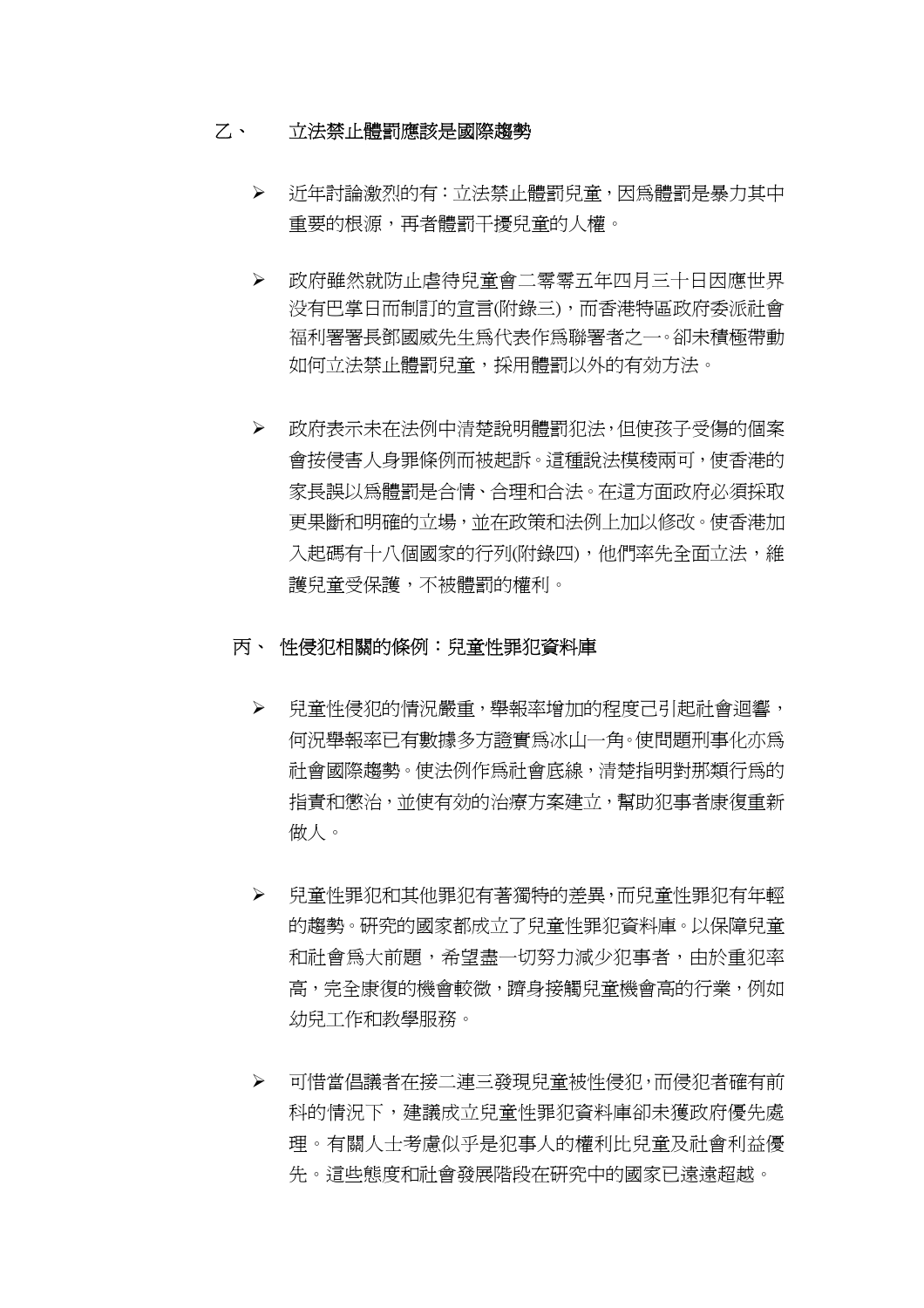- ¾ 為對相關的前犯事者作出保障,香港其實可採用非公開式的資 料庫,由政府部門仔細監管,而幼兒及學童工作者可親身取得 証明保障資料不外洩的情況下,向僱主証明身份,這樣不但保 障兒童得到較安全及優質的服務,更進一步保障犯事人的私 隱。
- ¾ 再者政府可設定除去檔案的時限,在適當專業評估後,使康復 者脫離檔案記錄。
- ¾ 當然設立資料庫不等於性侵犯問題的消失,但確實為預防個案 中積極的一步。

# 丁、 判刑選擇必須更寬

- ¾ 目前香港判刑選擇相對研究的國家較狹窄。要達到及早預防和 徹底治療的政策,初犯者必須獲得支援和治療,單靠守行為或 社會服務令未必足夠,而法定經成效品質鑑訂的課程/治療計 劃目前缺乏。必須配合資源和訓練而立法成立。
- ¾ 政府必須檢視向來的判刑邏輯和做法,以回答市民認為往往判 刑過輕和缺乏一致性的批評。

# 戊、 兒童法律代表這機制並未充份發揮

- ¾ 今次保護兒童海外做法文件顯示,香港兒童可以享有在法庭的 法律代表,有倡議者認為如今使兒童獲得法律代表的主動權掌 握在法官及撿控人員之手,如各方人員不為兒童提出則無法充 份代表。希望政府提供數據,証明獲得法律代表的兒童,在全 部相關的個案中的人數及百份率,並提供兒童獲得法律代表的 情況和兒童參與的實況。
- ¾ 再者,政府必須按部就班增加公民教育,使兒童、家庭及市民 了解自己有獲得法律代表的權利的安排。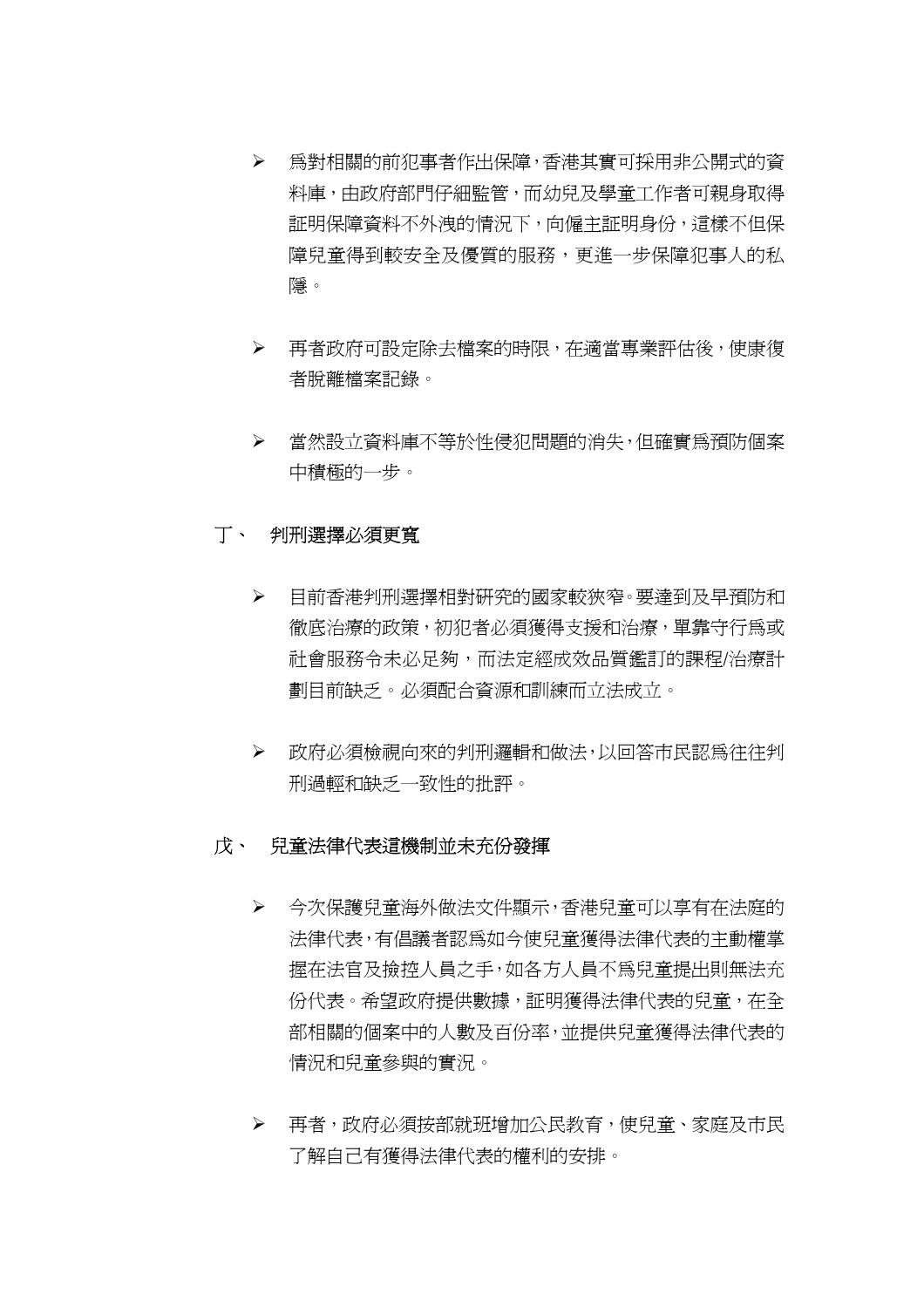¾ 在過往跨部門專業交流及培訓中缺少了司法界的人士,希望他 們也能成為經常交流和工作的伙伴,在問題的預防和治療上, 在不妨礙司法公正的情況下,有更實際的問題探討!

# (七) 保護兒童有專門化的必要

¾ 從八零年至今本港建立了專門化的制度,防止虐待兒童會為專門處理各種虐 兒個案及提供預防的非政府機構,在社會福利署、醫院、警方都先後成立了 專責小組或協調人員,使個案處理更奏效,兒童及家庭獲得更適切的照顧和 支援。

#### 甲、 幼兒及學校協調人員

¾ 在未來政府帶動關注學前及幼兒發展的同期,本會建議在學校、幼 兒院及相關的院舍亦設立指定的人員,這些協調人員未必需要全職 處理懷疑虐兒的事件,不過加以適當培訓,協調有關懷疑虐兒個案 的安排,使經驗整合下處事更有效率和人性化。

#### 乙、 虐兒個案上訴機制

¾ 目前虐兒個案在個案會議中介定後如有異議,可向同一個會議的主 席及人員求助或投訴,此舉有欠客觀性,並不適當。本會建議成立 上訴/投訴的客觀機制,使有關兒童及家庭獲得跟進。當然,如香 港委任兒童事務委員及委員會,這類個案便投訴有門!

#### (八) 死亡及嚴重個案檢討的機制

¾ 本會重申對成立死亡及嚴重個案檢討的跨部門獨立機制的訴求。這 個機制使社會了解問題的結晶、特式和趨勢,作出切合時宜的建議 和修訂, 預防慘劇重演。這個建議已獲倡議者包括醫療保護兒童協 調委員會大力支持,並曾向特首反映,無奈仍未見任何行動。雖然 在社會福利署署長主持的虐兒委員會上,署上答允成立檢討機制,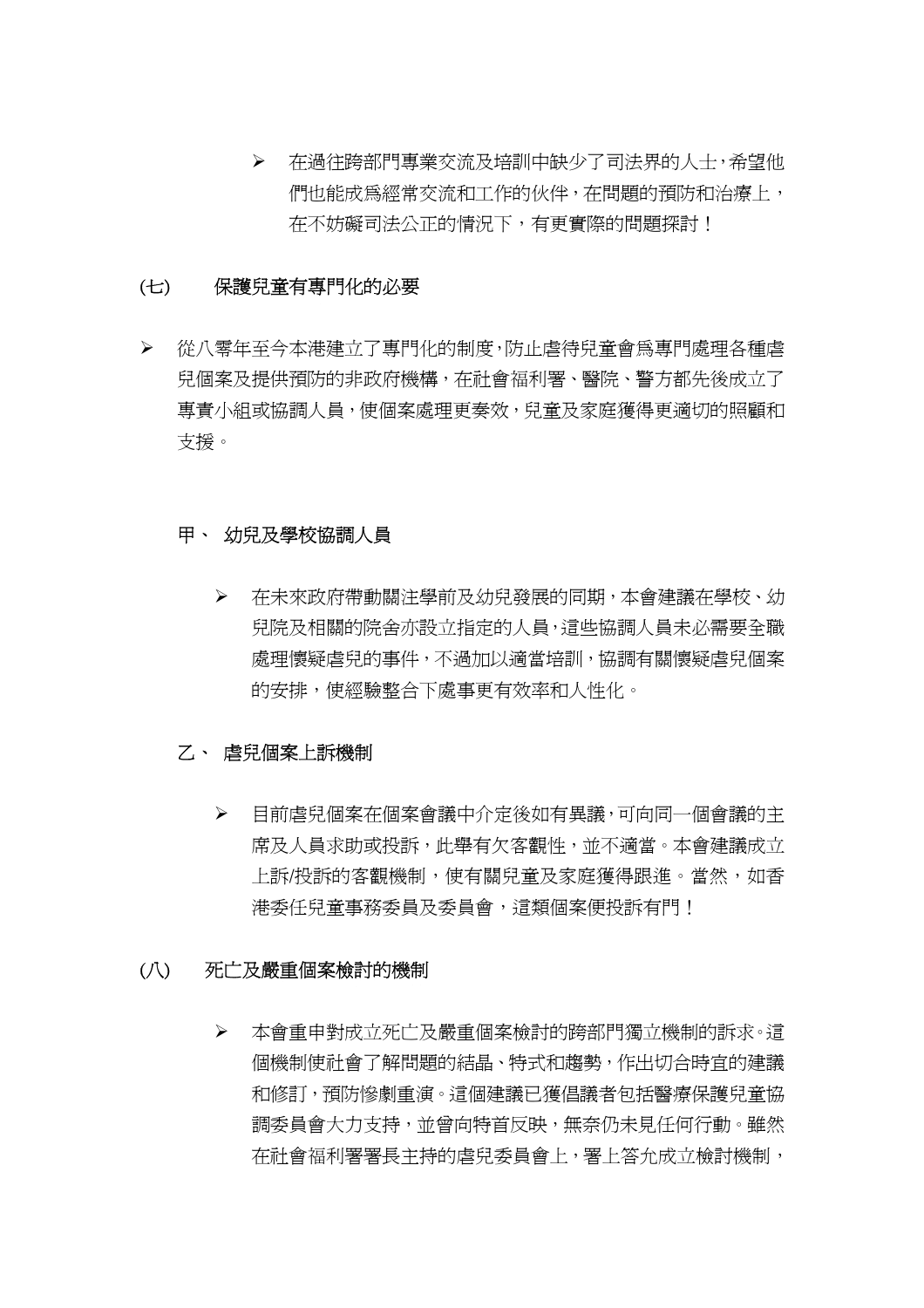卻只能停留在社會福利署屬下,未發揮跨部門獨立和全面的功效, 而他答允檢討的範圍亦較為狹隘。

# (九) 研究和數據的整合成為策劃及服務設計的基礎

- > 直至目前香港尚未設立一個中央資料庫,記錄兒童及相關的數據和 統計資料。一個整合資料庫,不但使香港掌握兒童各方面的情況、 趨勢及特式,更可以針對性地成為策劃及服務設計的基礎。
- ¾ 過往香港使用了不少金錢進行研究和調查。可惜有時比較保守和過 份謹慎,或許因擔心某些數據被錯誤理解或運用,擔心研究的方法 或方向受到批評,而不公開一些重要的數據及研究。是可惜、不必 要、和浪費資源的做法。
- ¾ 本會建議政府撥款整合過往及善用將來各部門重要的調查研究。例 如過去在家庭生活教育方面,在兒童健康成長方面,虐待兒童各方 面,政府及非政府機構的調查研究,並馬上成立中央資料庫。
- ¾ 倡議者在兒童權利論壇上爭取成立兒童中央資料庫時,指出聯合國 於審議報告中詢問的一連串議題,是資料庫要考慮包括的項目。而 目前政府統計處所提供的資料,在滿足策劃和預防虐兒問題上有一 定的局限。

雷張慎佳撰寫 防止虐待兒童會總幹事 二零零七年三月廿九日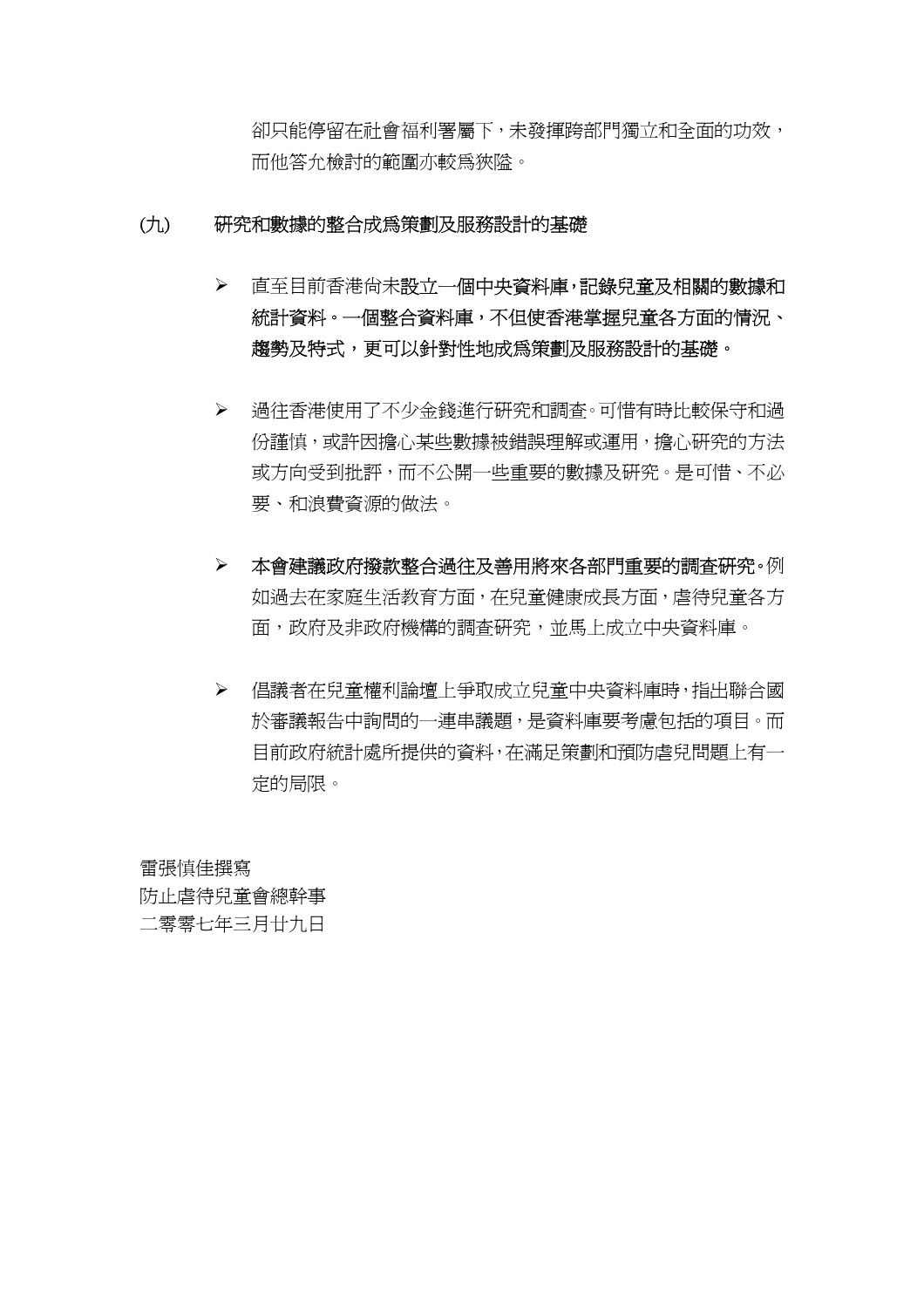Appendix II



**Reflections on the Tin Shui Wai Family Tragedy**

# **1. It is agreed globally that protecting family and children is a collective responsibility**

It is wrong to let the women, the children, the elderly and the vulnerable ones shoulder the responsibility all by themselves

All departments, professionals and law-enforcers should try their best to communicate and collaborate

**2. Children are being neglected in family violence Mothers and other vulnerable members are being neglected in child abuse**

# **cases**

 The tolerance of violence is rather high at present Underestimate the risk and the severity of the problem Require clear definition and consensus Should include psychological and emotional safety

# **3. Actualize zero tolerance to bullying and violence, should protect family and children strategically**

- (a) Current and new policies and legislations
- (b) A reliable, effective and acceptable service and law enforcement mechanism
- (c) Experience, competent and committed professionals and law-enforcers
- (d) An open and active participating community
- (e) Integrate research and resource and evidence based

# **4. Mechanism to review child death and serious cases**

- (a) An on-going, independent, multidisciplinary forum with resource and manpower support
- (b) Aims:

Investigate child death trend and characteristics Suggest policy, execution, law reform, strengthen professional and community education and participation Monitor governmental and non-governmental organizations and community to follow these policies & practices

# **5. Review cross border mechanism to enhance collaboration in preventing family violence**

**6. Should invest resources and manpower to preventive work**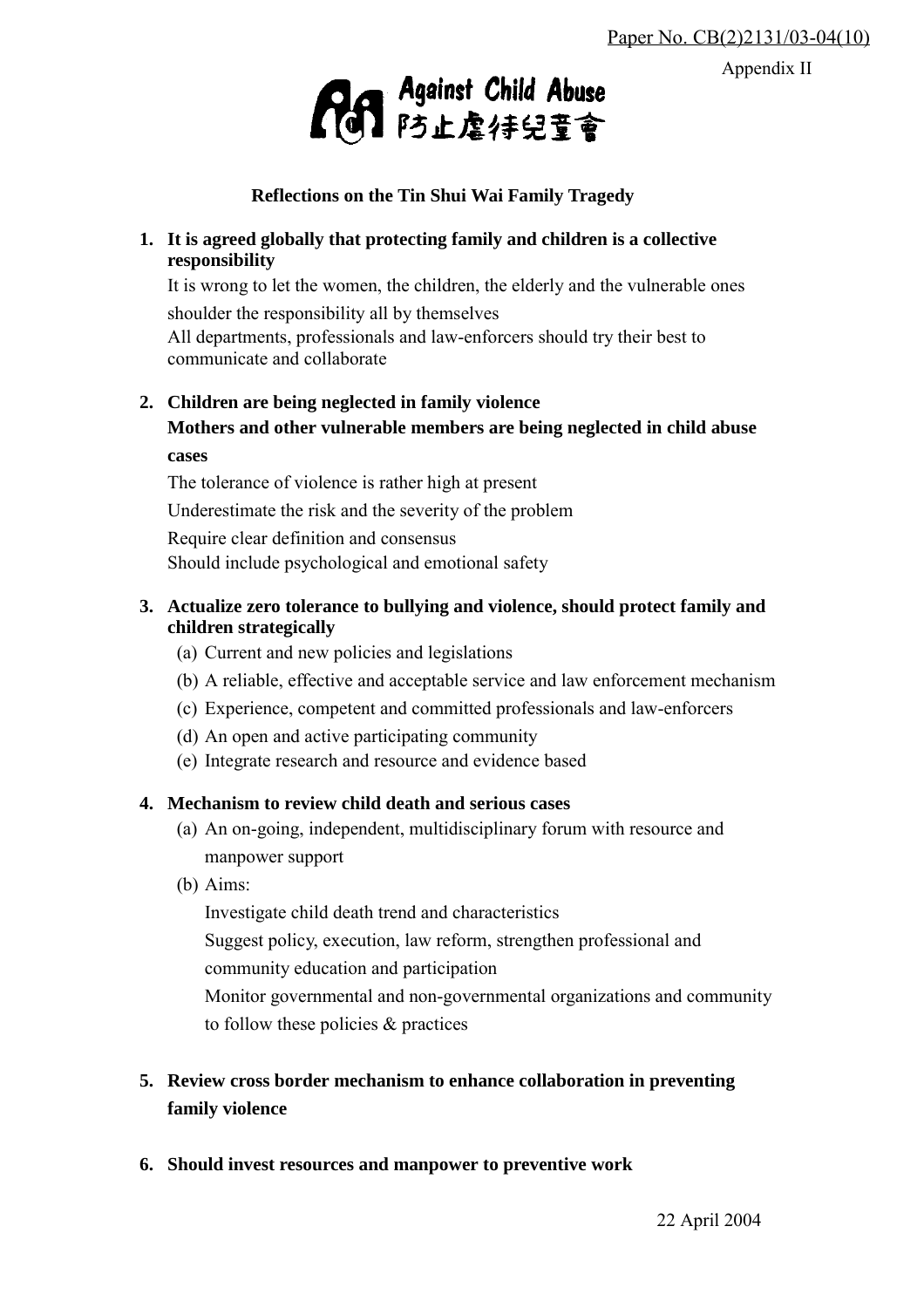

# **Strategies Plan for Family / Child Protection**

# **Do Away with Bullying & Violence**

# **Whose responsibilities ?**

| <b>Focus</b>               |                       | <b>Suggestion</b>                                         |
|----------------------------|-----------------------|-----------------------------------------------------------|
| Government                 | Policies and          | (1) A mechanism for fatal/serious Case                    |
|                            | legislations          | review (Refer to Appendix I)                              |
|                            |                       | (update and practical) $(2)$ Amendment on Family Violence |
|                            |                       | Ordinance (Refer to Appendix II)                          |
|                            |                       | $(3)$ Prevention – early and extensive                    |
|                            |                       | preventive measures                                       |
|                            |                       | (4) Cross border co-operation                             |
| Governmental &             | Service Delivery      | (1) Retaining high quality, specialized                   |
| Non-governmental           | System (reliable,     | teams (handling procedure and guide)                      |
| Organizations              | effective and         | (2) Tools and Mechanism for risk                          |
|                            | receptive)            | assessment                                                |
|                            |                       | (3) Definition of the problem                             |
|                            |                       | Psychological abuse<br>✧                                  |
|                            |                       | Physical abuse<br>✧                                       |
|                            |                       | Sexual abuse<br>✧                                         |
|                            |                       | Gross neglect<br>✧                                        |
|                            |                       | (4) Mechanism for monitoring and appeal                   |
| <b>Social Workers</b>      | Professionals & law   | $(1)$ Value system                                        |
| Psychologists              | enforcement           | Towards bullying<br>✧                                     |
| <b>Medical Personel</b>    | (high quality, witty, | Towards new immigrant women and<br>✧                      |
| Teachers                   | humanistic &          | children                                                  |
| Police                     | accountable)          | ✧<br>Towards new immigrants and                           |
| Religious Bodies           |                       | vulnerable groups                                         |
| Mass Media                 |                       | ✧<br>Towards ones own roles in protection                 |
| <b>District Councilors</b> |                       |                                                           |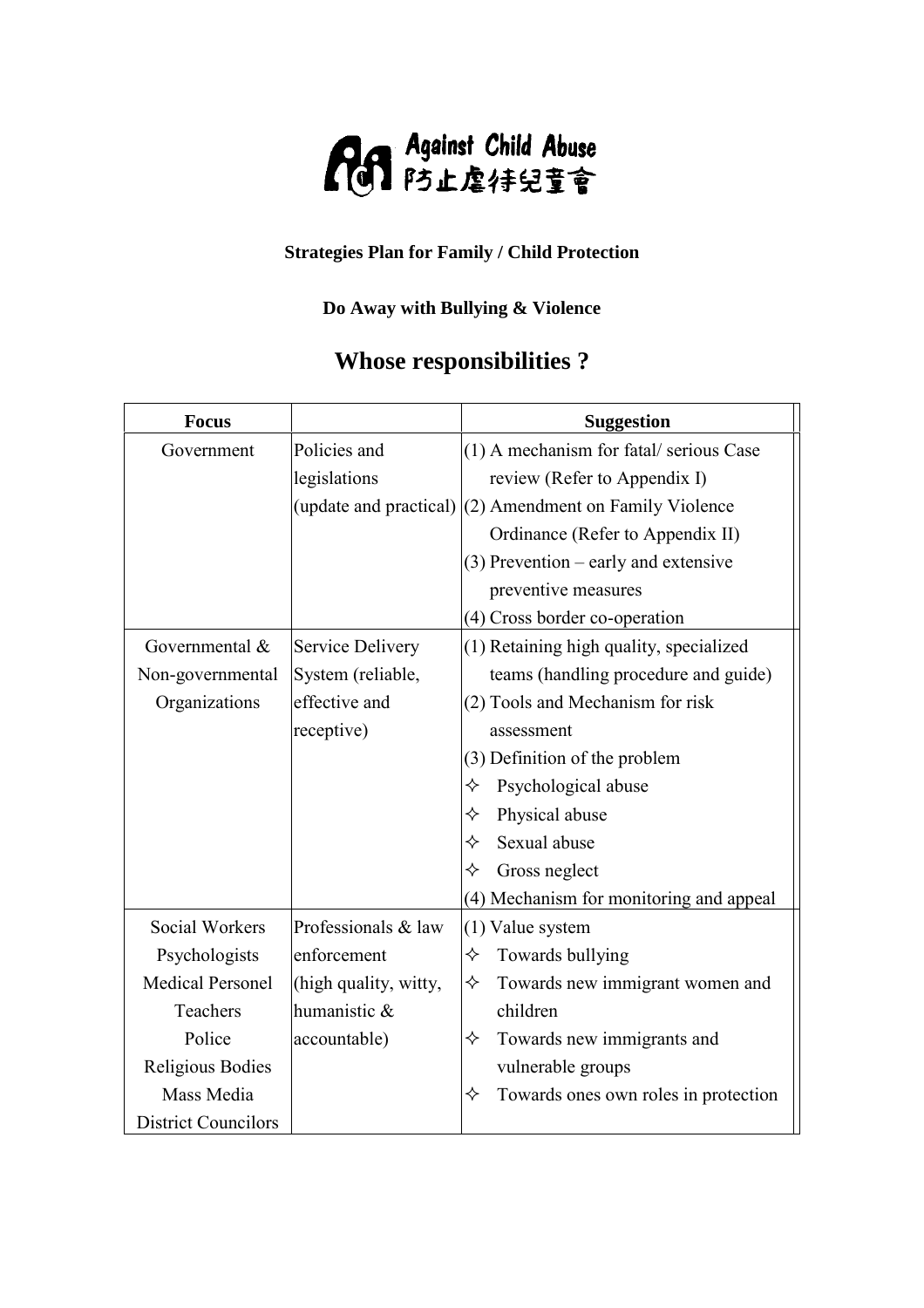|                     |                        | (2) Mentality                                  |
|---------------------|------------------------|------------------------------------------------|
|                     |                        | Caring and concerned<br>✧                      |
|                     |                        | Sensitive and insightful<br>✧                  |
|                     |                        | * sensitive towards interpersonal              |
|                     |                        | relationship, the needs of others, and to      |
|                     |                        | response promptly                              |
|                     |                        | Serious and thorough<br>✧                      |
|                     |                        | (3) Knowledge and belief                       |
|                     |                        | $(4)$ Skills                                   |
|                     |                        | Process handling and problem solving<br>✧      |
|                     |                        | skill                                          |
|                     |                        | In-depth multi-professional<br>✧               |
|                     |                        | collaboration                                  |
|                     |                        | (1) An Open and Well Informed                  |
| Parents             | Community              | Community                                      |
| Public              | Participation (active, | Serious, accountable, respect to human<br>✧    |
| Children & Youth    | prompt & persistent)   | life and human right                           |
| Mass Media          |                        | (2) Rights and responsibilities, participation |
|                     |                        | $\Diamond$ A culture of zero bullying and zero |
|                     |                        | violence                                       |
|                     |                        | (3) Valuable supportive network                |
| Government          | Research &             | $(1)$ Central Data System on Family & Child    |
| Tertiary Institutes | Resources              | Matters                                        |
|                     | Consolidation (in-     | (2) Study on the problem assessment            |
|                     | depth,                 | (3) Research, analysis and implementation      |
|                     | comprehensive)         | of service effectiveness                       |
|                     |                        | $(4)$ Share Resource & Information             |
|                     |                        | for prevention                                 |
|                     |                        | for effective program design $&$               |
|                     |                        | implementation                                 |
|                     |                        | Public, professional, for policy making        |

22 April 2004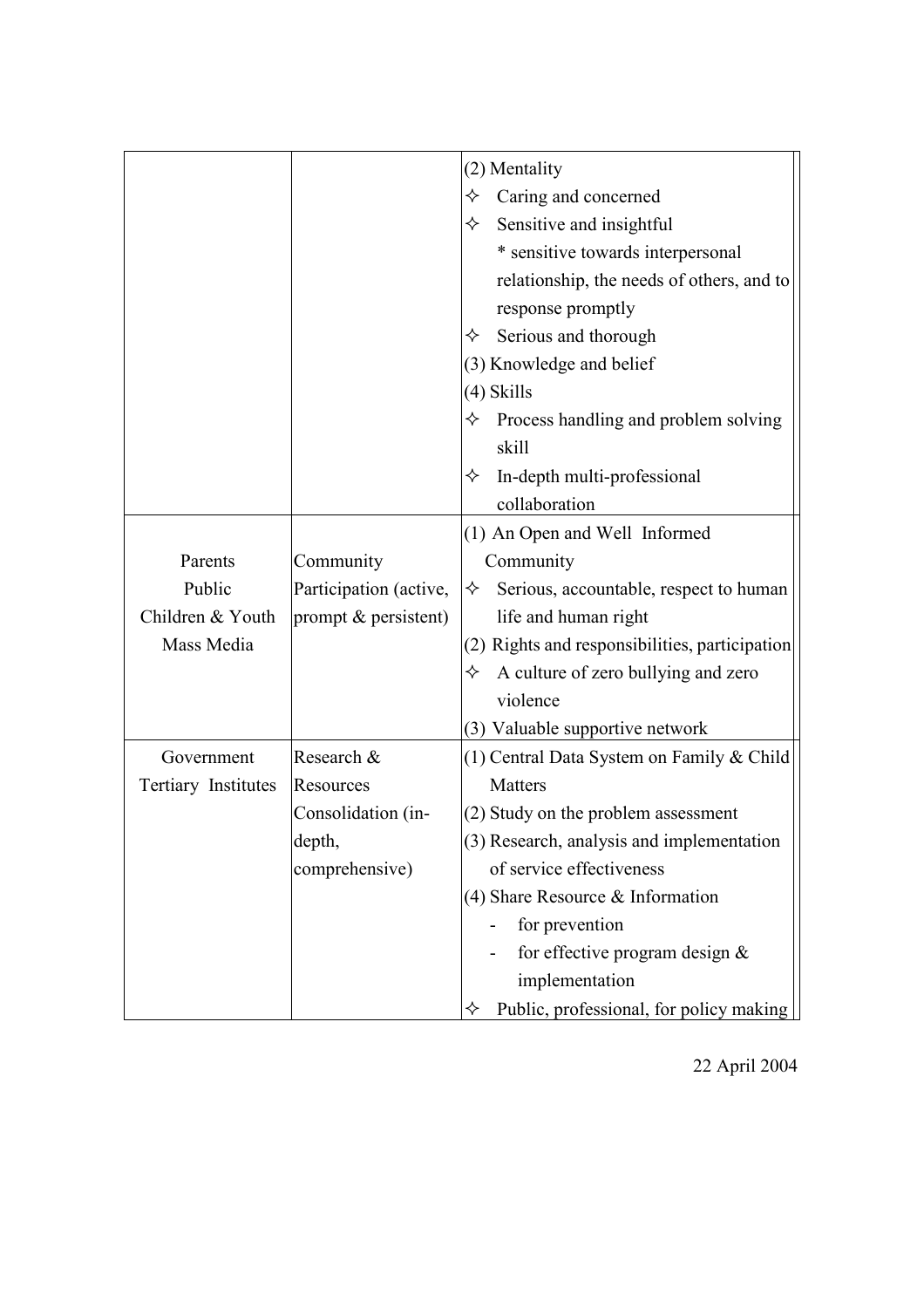

# **Responding to Tin Shui Wai, Tin Heng Estate, Family Tragedy**

# **1. Distinct Areas of Concerns**

- 1.1 Some families are gravely at risk
	- what is the prevalence
	- what is the extent of risk
	- how do we strengthen
	- how do we identify
- 1.2 How competent are our professionals: social workers, police, medical personnel etc. in the forefront? Are various parties competently prepared and equipped with the necessary Knowledge, Skills and Attitude?
- 1.3 Are various parties provided with support in supervision, network of services to back up?
- 1.4 Are professionals provided with realistic workload and adequate manpower?
- 1.5 How do professionals and agencies work together effectively to help and Prevent Family Tragedies?
- 1.6 How do we monitor our work and measure success?
- 1.7 Is the community ready to contribute to the protection of children? Are we willing to give up some of our privilege (parental rights, domesai privacy)?

### **2. Recommendations**

2.1 The Set Up of An Independent Fatality and Serious Cases Review Standing Committee

The Committee should be independent and with multidisciplinary representation.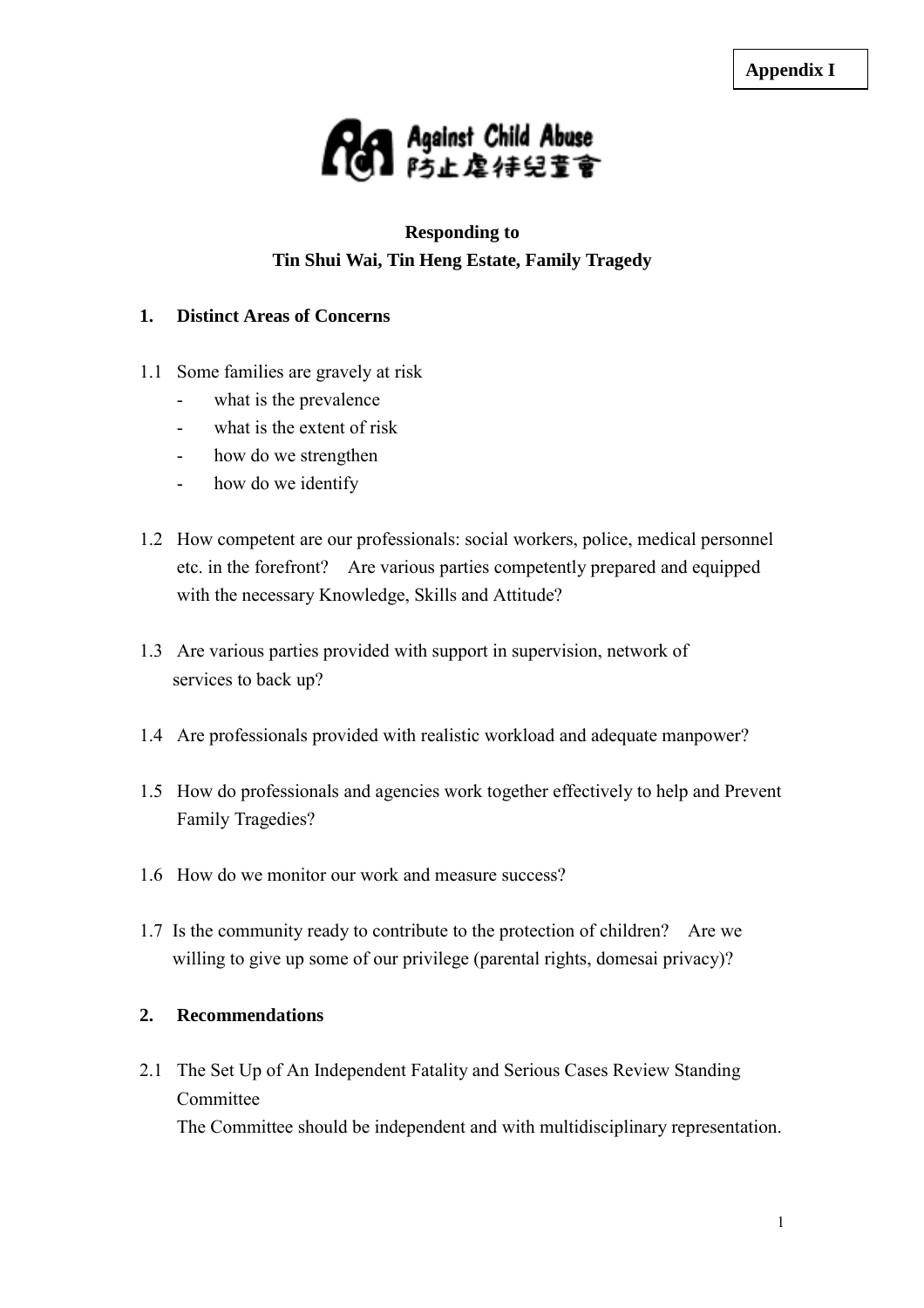- 2.2 Research prevalence and extent and demands as perceived by children, families and professionals. Ensure analysis of findings and recommendations carried through.
- 2.3 Community Mobilization
	- a. Strategic Prevention Program with the community and through training community leaders, youth and adults, to spread the message, support and strengthen others
	- b. To enable each family with newborn to join head start home visiting programs with a strong capacity building, networking and prevention element.
	- c. To enable each citizen seeking Labor Department assistance to look for jobs to receive some degree (e.g. 2 hours) of social service public education.
	- d. To enable each family receiving Comprehensive Social Security Assistance to receive some degree (e.g. 2 hours) of public education.
	- e. To reach each and every one non-Chinese speaking domestic helpers when they arrived at Hong Kong airport. Provide them with relevant basic information and a designated number of hours training.
	- f. Advocate Mandatory Treatment for abusers, victims and family members.
- 2.4 Thorough and On-going Empowerment of Professionals in the Early Identification and Handling of Domestic Violence Should be Strengthened
	- a. An assessment tool worked out and professionals trained periodically to use it more effectively.
	- b. Specialized child abuse and domestic violence intervention approach must be retained. Some degree of specialization in the existing three tier Integrated Family Service Centre Model much be encouraged. The law-enforcer is lacking experience and support in domestic violence. Even the CAIU is much into crime-investigation than child protection.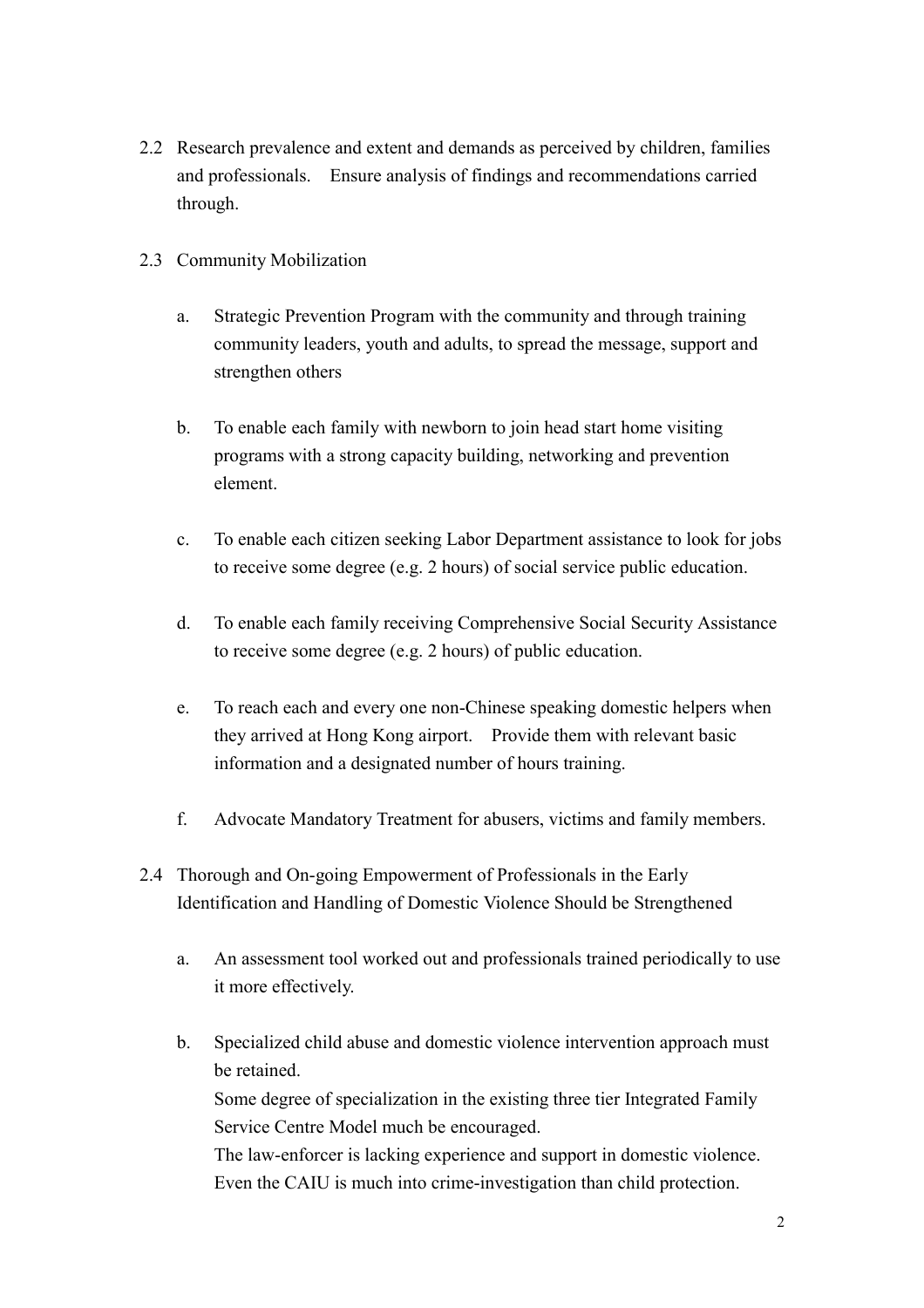- c. Monitoring mechanism establish to take audit and monitor cases' handling and measure success.
- d. On going Multidisciplinary Training be strategically planned and implemented to enable competent intervention and services.
- e. Local and Overseas experience be consolidated to help our professionals through literature review, research, workshop, sharing forum, Congress and **Conferences**
- 2.5 The Service Delivery System be Improved
	- a. Handling Guidelines and Procedures be worked out and reviewed either annually or two yearly.
	- b. A mechanism assigned to be responsible for such review.
	- c. Professionals to be ensured to know the system and to follow through.
	- d. To ensure adequate channel for difficulties and concerns to be reflected to the review mechanism.
- 2.6 A Clear Written Policy Document Must be Prepared to ensure:
	- a. Family and Child Impact Assessment in identified current and new policies.
	- b. Emphasis and funding support in pro-active Prevention Services and quality remedial protective services must be the policy.
	- c. Built in measurement of success must be reinforced.

17 April 2004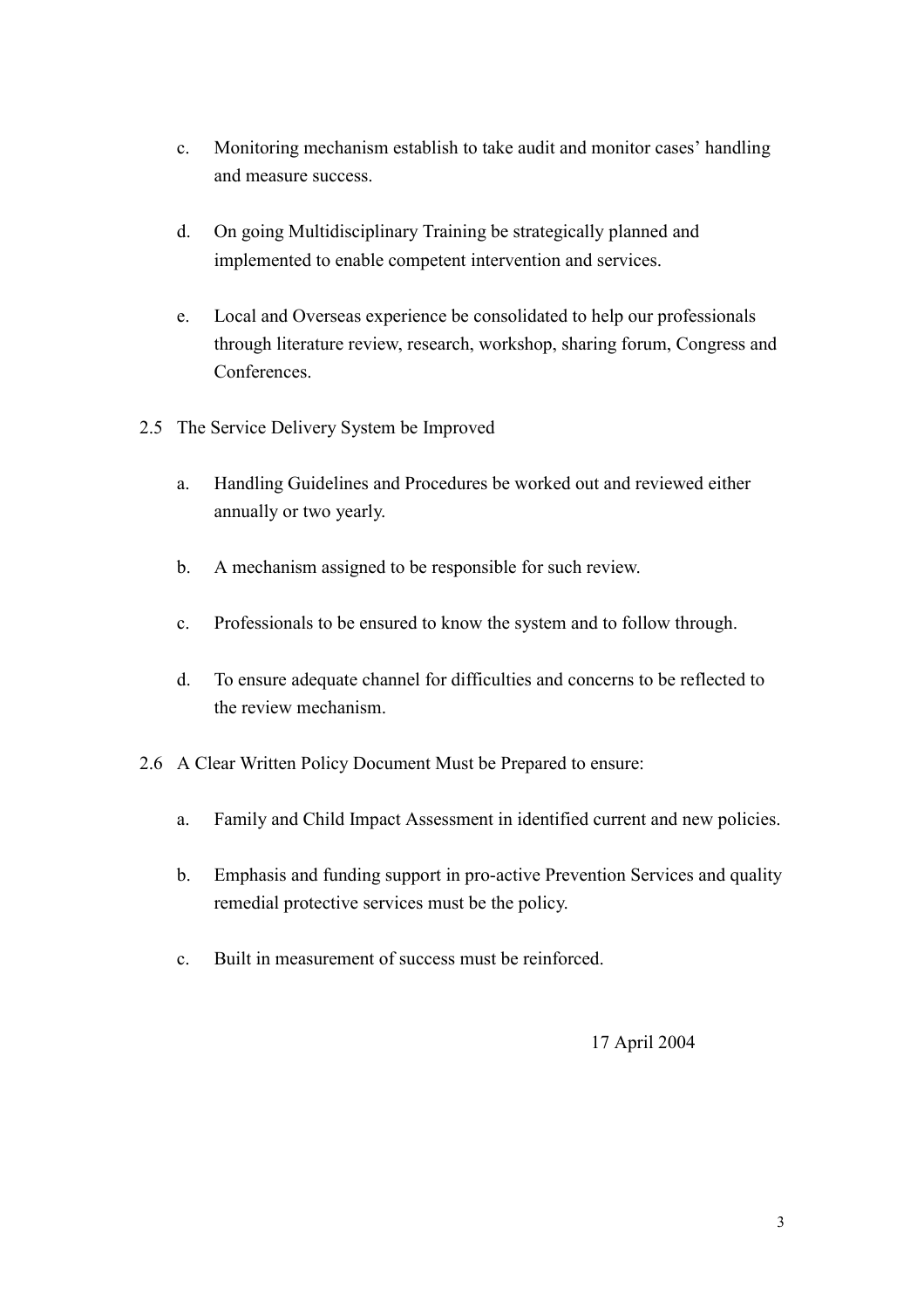

# **Child Death Review**

#### **What is Child Death (Fatality) Review (CDR)**

Review of deaths of children by a multidisciplinary team

Purpose: improve understanding of why children die and take action to prevent child deaths

- detect trends and patterns in child deaths
- recommend policies, practices, legislative changes, professional and community education to prevent child deaths
- monitor the implementation of such policies and practices by government and nongovernment agencies and in the community

#### Focus:

- the responsibility for responding to and preventing child deaths lies with the community and the entire government, not with any single department or agency
- the understanding of the circumstances surrounding the death, without attempting to establish whether criminal proceedings are required
- the improvement of interagency co-ordination, communication and co-operation in the provision of family services
- the improvement and standardization of data collection and the accurate identification of the incidence of childhood fatalities
- the development of prompt and comprehensive reporting systems
- the assessment of the extent to which the death was preventable
- the development of community education and other prevention strategies

#### **In what way is CDR different from Coroner's inquest and internal reviews**

The primary aim of Coroner's inquest is to determine the manner and cause of death. The coroner has the power to make recommendations on prevention but usually based on the specific case only. If in the course of the inquest, there is criminal concern, the process will be terminated and the case referred to the Director of Public Prosecution.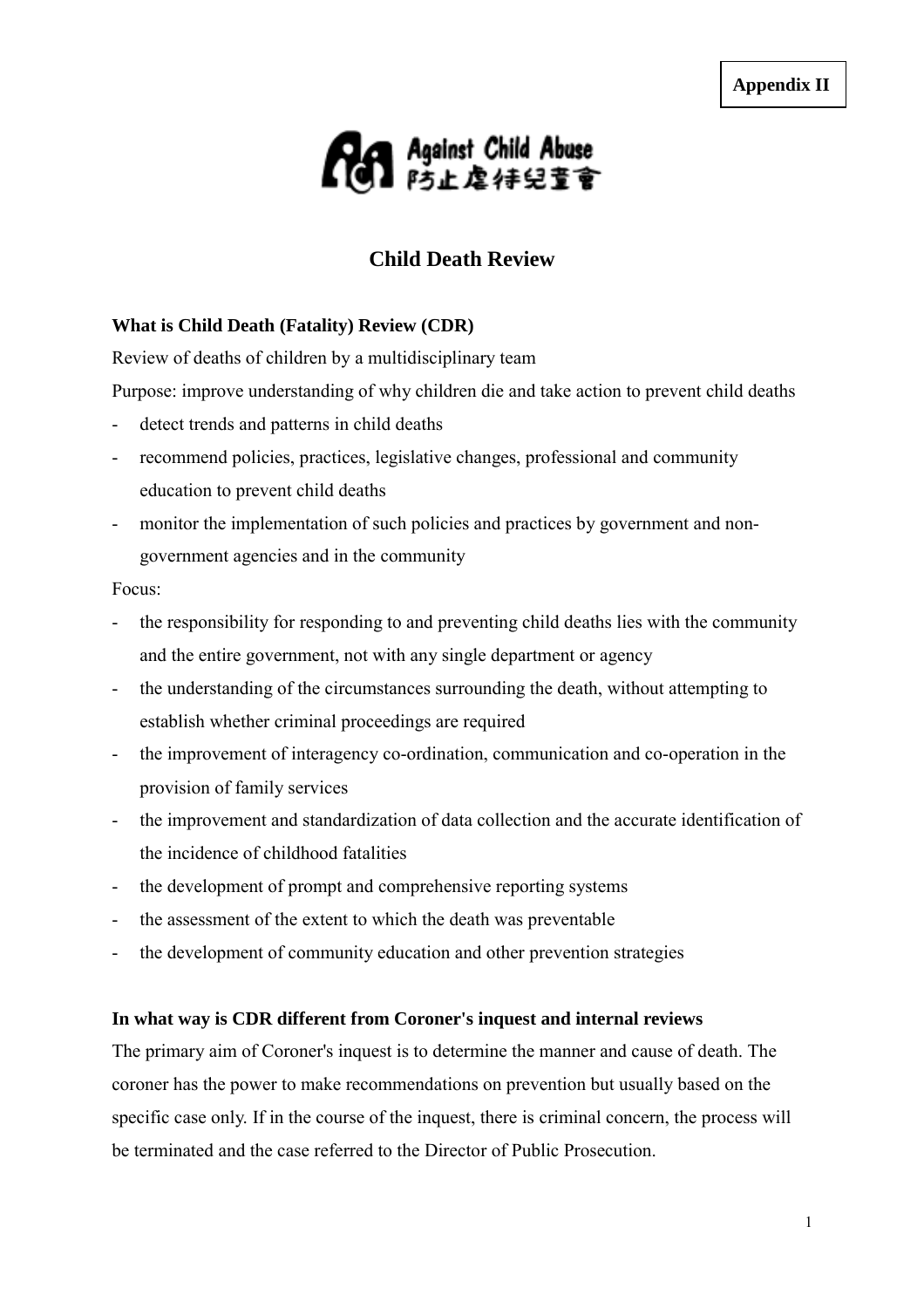CDR does not focus on the criminality of the alleged offender. Investigation of child deaths is the responsibility of the Police and the Coroner.

CDR aims to identify system failures and deficiencies.

CDR does not comment on individual responsibility or performance.

CDR is multidisciplinary but does not replace internal reviews initiated by agencies.

# **History of development of CDR in other countries**

The first CDR committee was established in Los Angeles in 1978 involving professionals from criminal justice, health and human services. The work of these teams "demonstrated the educational benefits of a systemic review of deaths as a way to improve services to the living" (Dr MJ Durfee)

At present 49 states in USA, most provinces in Canada, and two states in Australia have CDR programmes with others being developed.

# **Accomplishments of some CDR**

Investigation protocols e.g. death scene investigation, autopsy

More accurate identification of the causes of child death

Better understanding, communication and co-operation between different disciplines/agencies Advocacy and development of programmes addressing problems e.g. abandoned infants, Sudden Infant Death Syndrome, Abusive head trauma, accidental ingestion of methadone, daycare licensure, smoke detectors, child passenger, sporting safety, truancy and youth homicide, grief and mourning services.

# **Why Hong Kong should conduct CDR**

The present Child Protection Register of SWD which is to reflect the situation of child abuse and neglect in Hong Kong does not even document the most serious outcome - child death. The establishment of CDR is an international movement.

The life of every child is precious but especially when the number of children born in Hong Kong is decreasing. CDR is an effective way of preventing child deaths.

Although in most countries, the focus started with deaths from child abuse and neglect, soon attention was paid to deaths from other injuries. Even deaths from 'natural causes' during the perinatal period are often found to be related to antenatal and perinatal care.